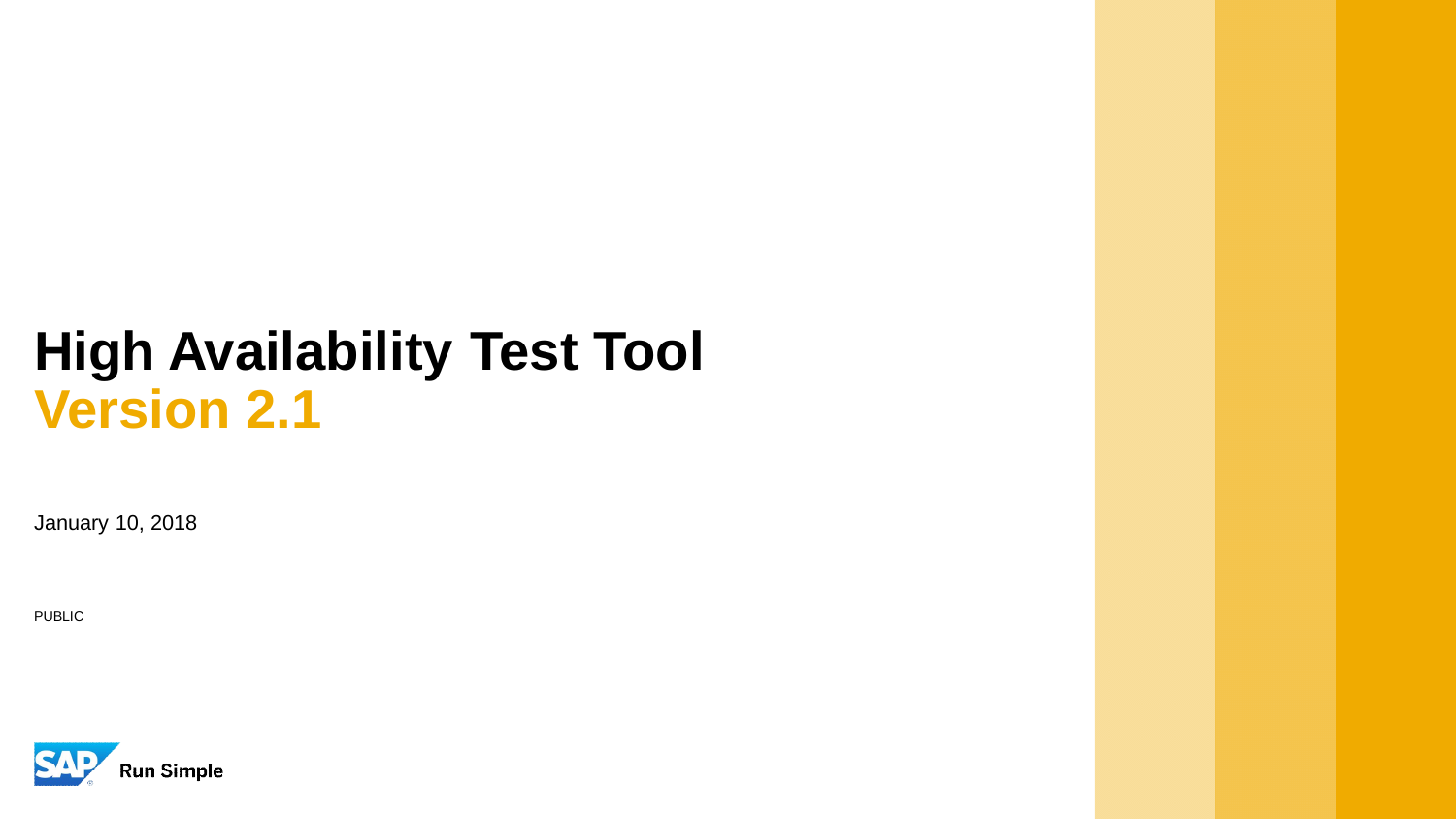**Introduction** 

### ■ Mission

– HA tests for SAP AS ABAP 7.00 and higher versions

### ■ Key Characteristics of Version 2.1

- Simple installation
- Automated test execution
- Quick test assessment
- Automated check against expected result
- Configurable and defined load
- Integrated fail-over event handling
- Dedicated test classes to cover single point of failures
- Coherent user-experience for all test cases
- Dedicated test tables and test data to avoid interference with SAP applications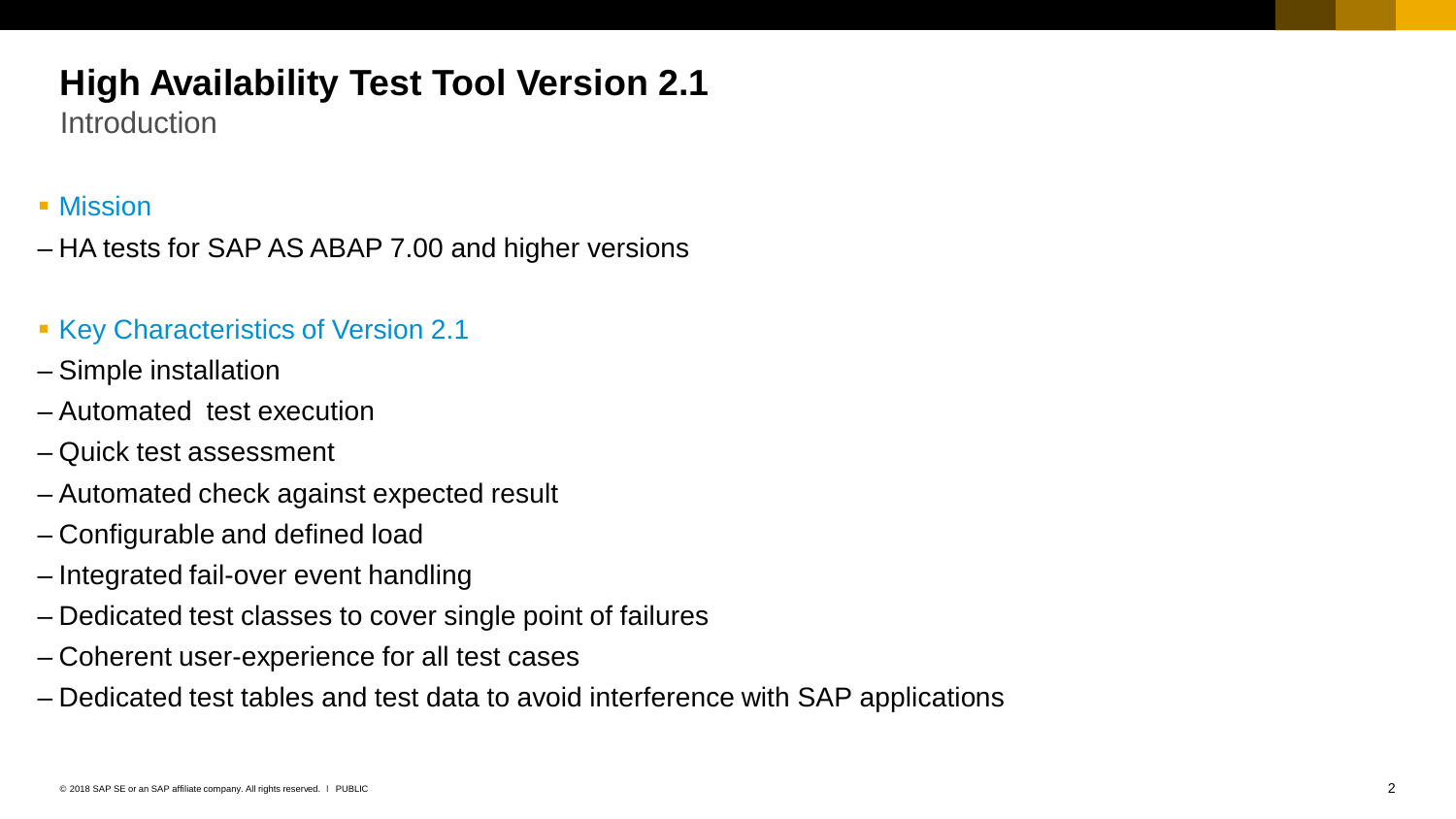**Architecture** 

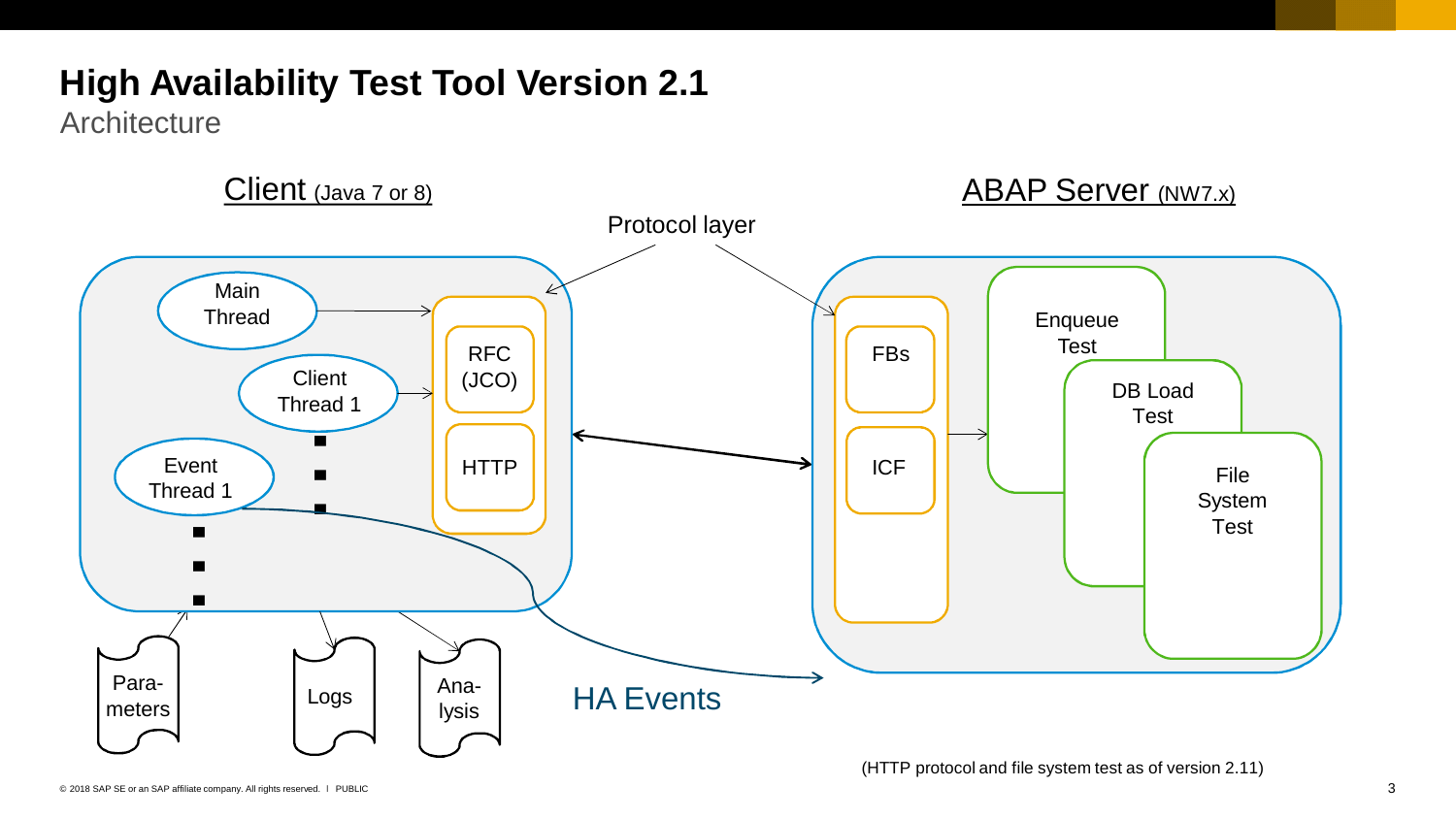Installation, Configuration and Execution

### ■ Server

- Prerequisite
	- WebAS ABAP 7.0 and higher versions
- Package
	- ABAP transport with programs, tables, and data
	- □ Customizing transport with role SAP\_BC\_HALOAD
- Configuration
	- □ Create user and assign role SAP\_BC\_HALOAD to him/her
	- Activate ICF service hatool (as of v2.11)

### ■ Client

- Prerequisite
	- JDK/JRE 7 or 8 (SAP JVM recommended)
	- SAP JCo 3.0
	- Graphics library d3.min.js (optional; as of v2.12)
- Package
	- Client driver (jar-file)
	- □ Property files (complete, event and quick start property file)
	- Template for checking against expected result
	- Template for HTML output (as of v2.12)
- Configuration
	- □ Adapt property file(s) and (optionally) check template file
- Start Test

© 2018 SAP SE or an SAP affiliate company. All rights reserved. ǀ PUBLIC ▫ java -cp haTestTool.jar;C:\sapjco3\sapjco3.jar com.sap.test.haload.ClientDriver file=ha.properties

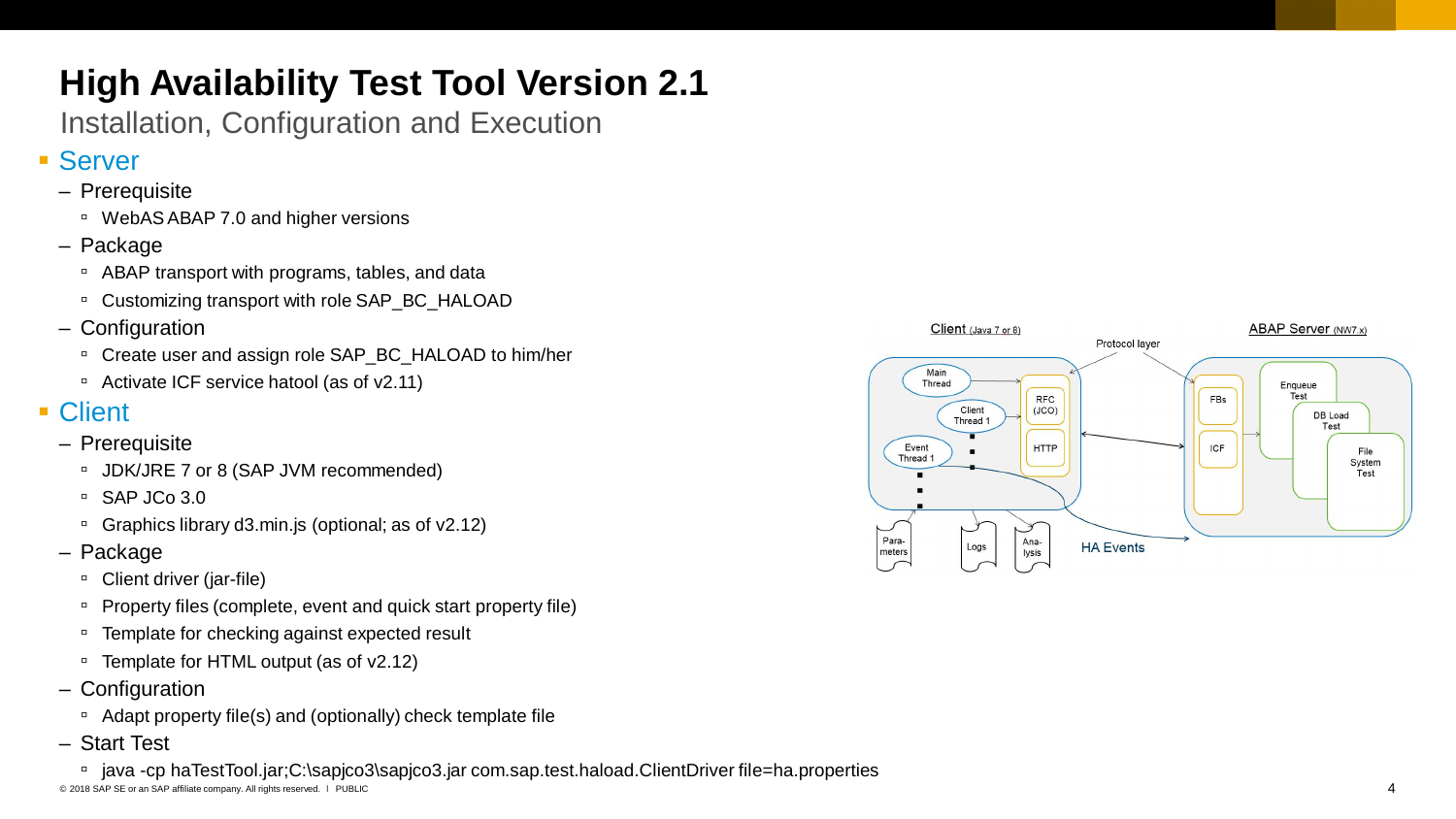Automated System Fail-Over

### ■ HA Events

- Programs or scripts to be called on client side
	- □ Call mechanism for events
	- Collection of the event output
	- Events have to be scripted by end-user
- Single Events
	- Independent of other events
	- Start certain time after beginning of highload phase
- Event chains
	- □ First event starts certain time after beginning of highload phase
	- Other events start after their predecessor has finished
- Single Events combined with Event Chains
	- Any combination of single events and event chains are possible
- Event call parameters can be variables (as of v2.13)
	- Test properties and user-defined variables allowed

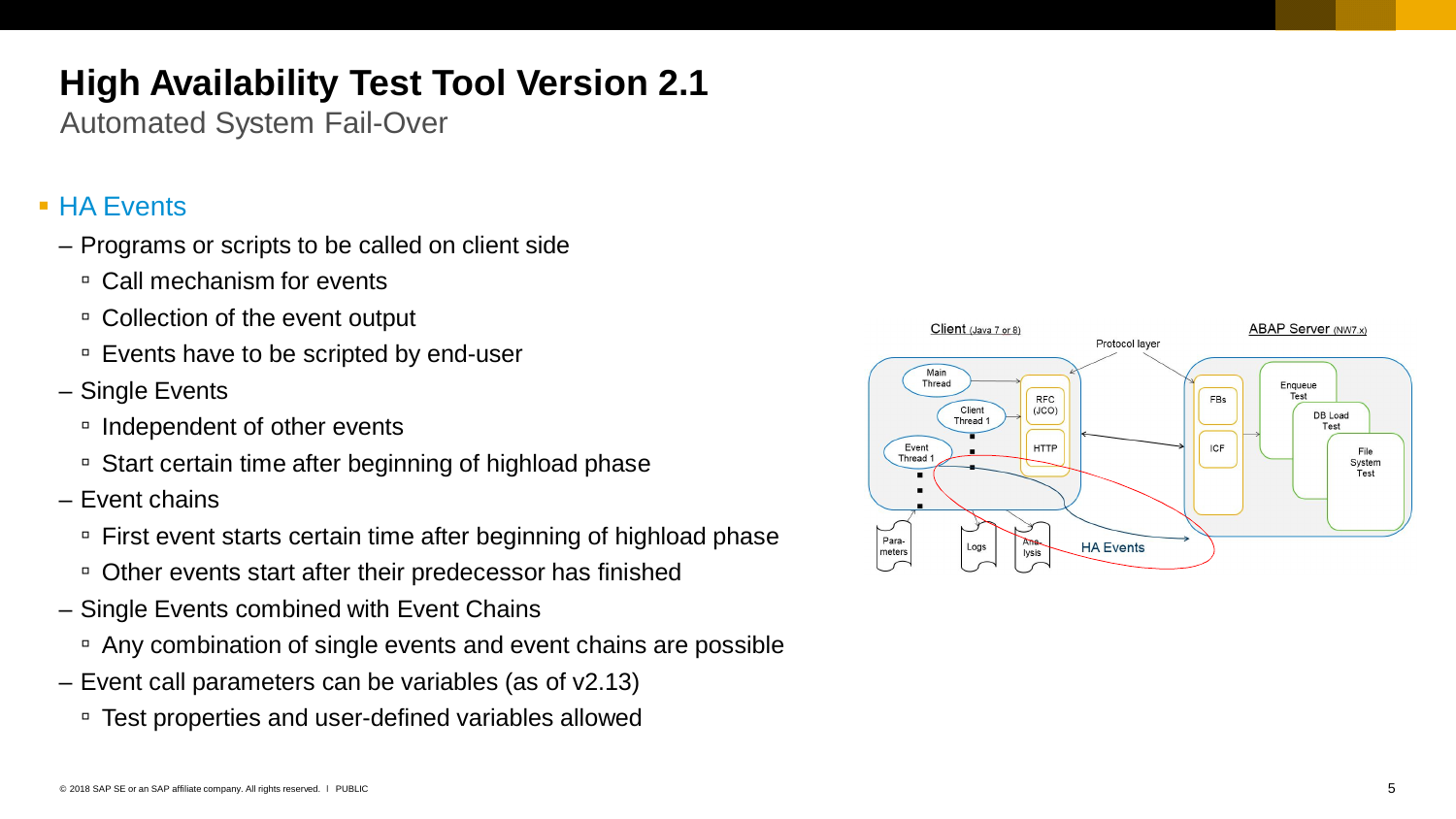Customer Readiness

### ■ Security

- SNC (Secure network Communication)
- HTTPS (as of v2.11)
- Authorization check on server + user role
- Fixed directory structure
- Uniqueness of object names on the server

### • Cleanup

– Uninstallation on the server via transport

### **• Delivery Process**

- Download the HA Test Tool package from the SAP Store
- See SAP note 2081226 for details

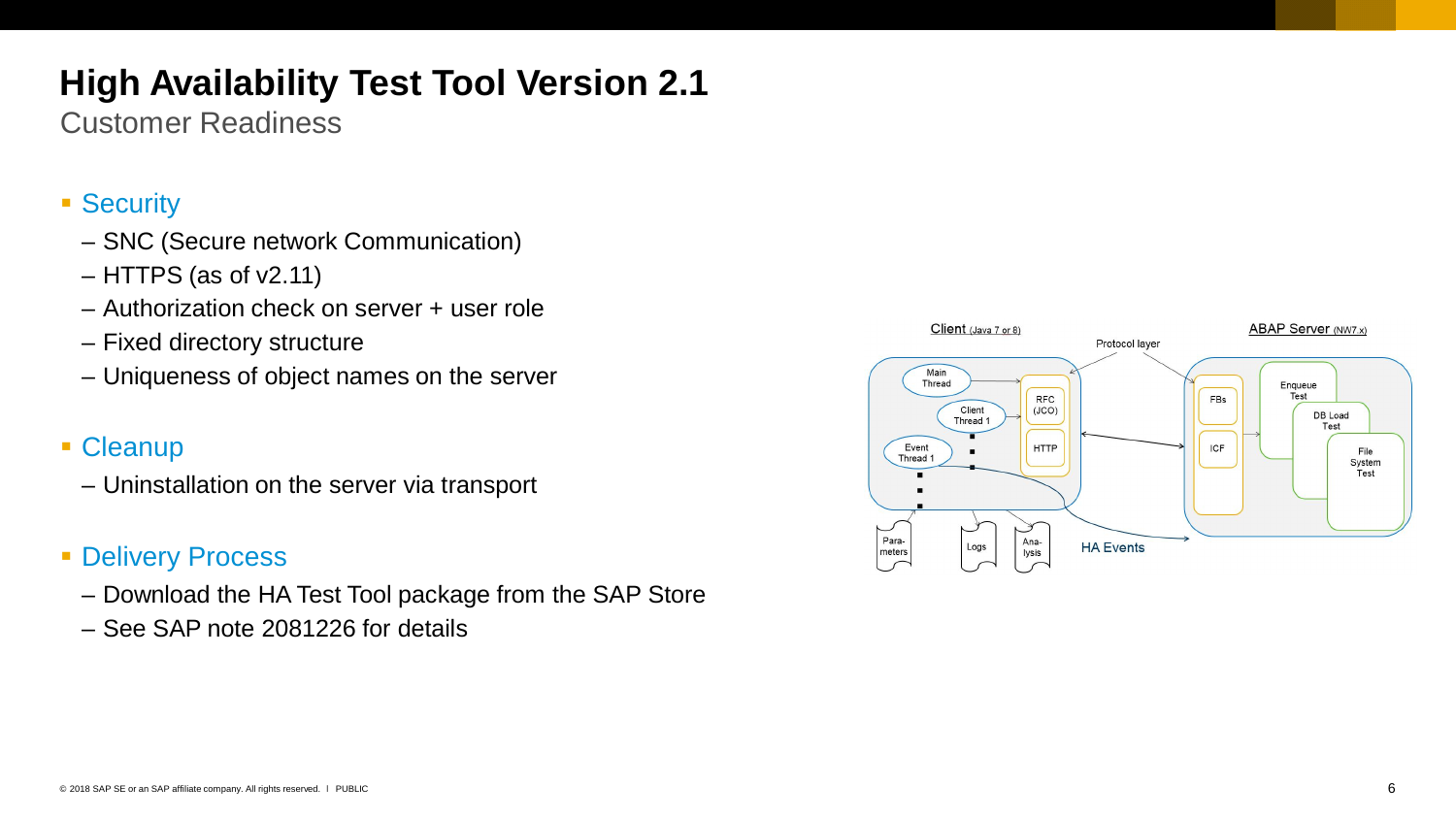Data Output

## ■ Directories

- Test run specific output directory
- Data of former runs is not overwritten

## ■ Data Files

- Dedicated output files per test run
	- □ Log file
	- Summary file (contains detailed analysis information)
		- Text file
		- XML file
		- HTML file (graphical; as of v2.12)
		- .csv file for performance data
- Dedicated output file per client thread
	- .res file (protocol of server calls)
	- □ .err file (extract of erroneous server calls)
	- □ .elg file (error message and stack trace for each erroneous server call)
	- .summary file
- Dedicated output file per HA event
	- .log file (log file of event thread of HA Test Tool)
	- □ .out file (redirection of stdout and stderr of event)

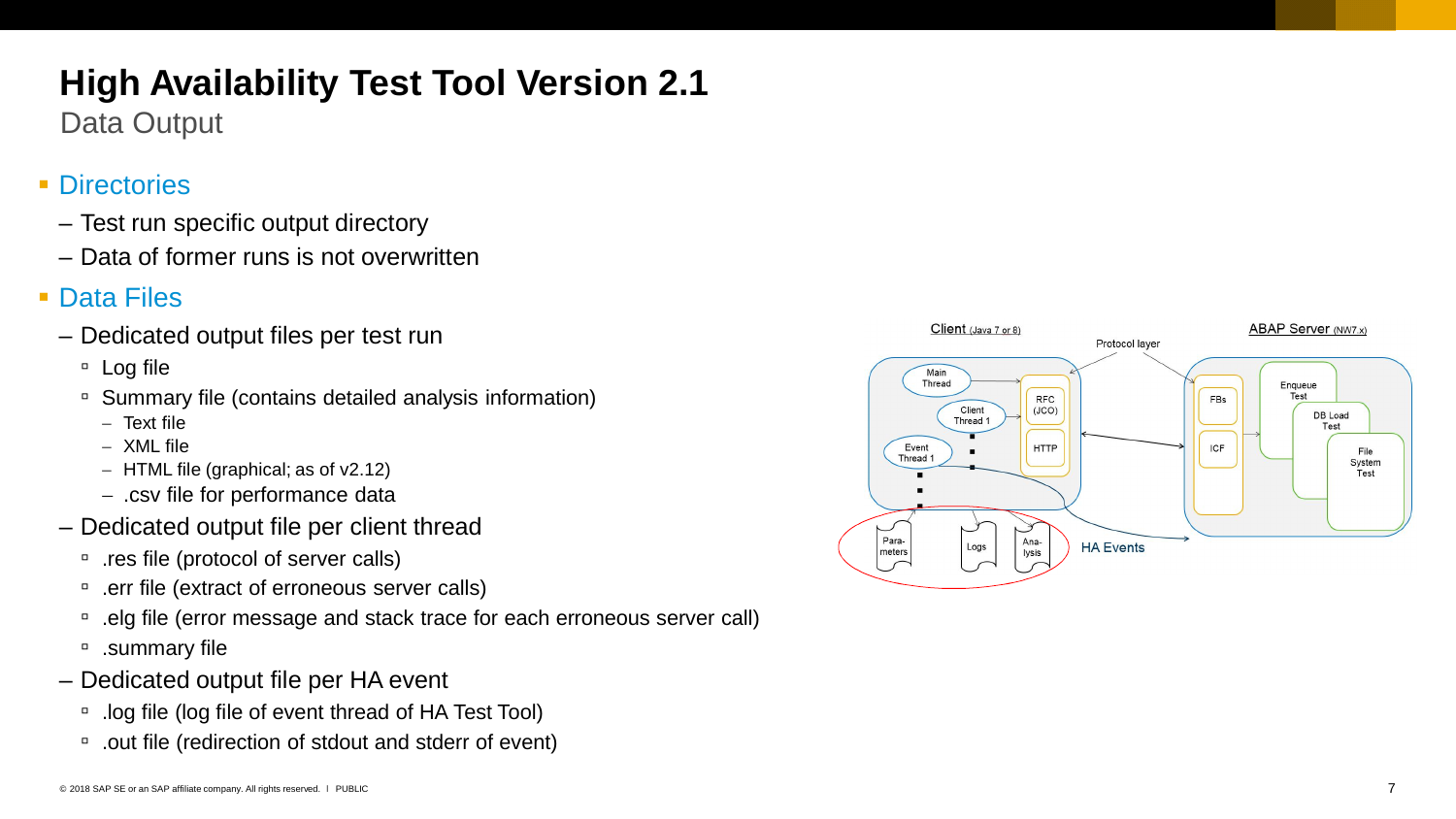## **High Availability Test Tool Version 2.12 and above**

Graphical Analysis of Test Run - Example of file loadtest.html

**Graphics library d3.min.js required (is open source)**



#### Exitcode: 0

- Check against expected Result

#### $+$  Properties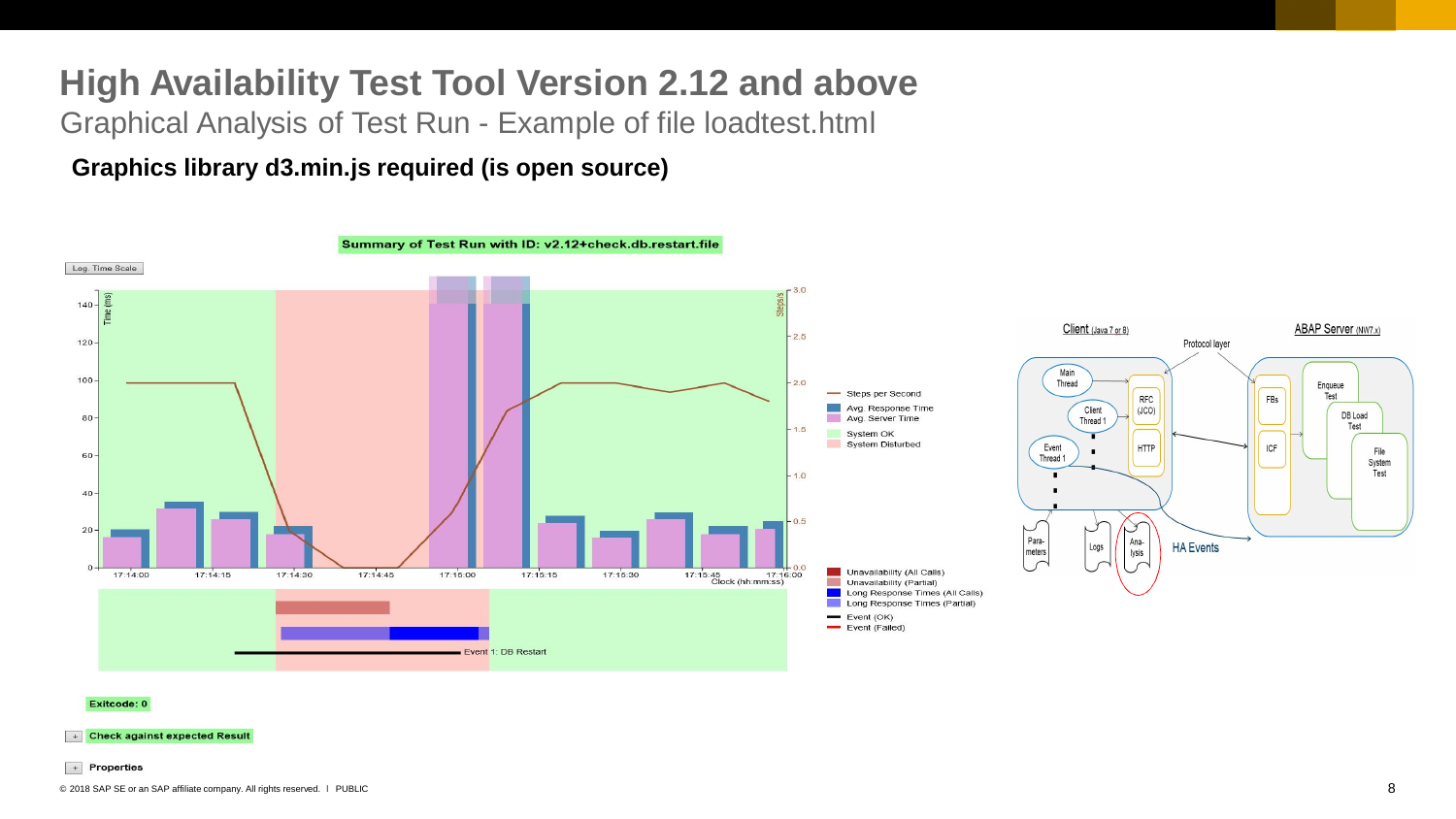Analysis of Test Run (I) - Example of file loadtest.summary

LOADTEST v2.13 Started at  $2016 - 09 - 14$  14:52:14.654 213+c.DbRstFil Test RunID: Test class: CL HA DB LOAD RFCStateful Call type: Destination: XXXXXXXX Output directory: C:\HATool\output\213+c.DbRstFil\xxxxxxxx\RFCStateful\CL HA DB LOAD checkfile: C:\HATool\check\db.restart.xml Number of clients: 10 Steps per loop: 5 Loops per session:  $\mathbf{1}$ Think  $time(s)$ : 5 Subtest Parameters: ItemsPerOrder:50  $Test duration(s):$ 300 Duration after events: 60 Internal ID of subtest: 3183 High load phase started at: 2016-09-14 14:53:07.413

High load phase ended at: 2016-09-14 14:55:15.264 2016-09-14 14:55:36.904 Test finished

HA EVENTS -----------------

Event 1: DB Restart

Status: EXECUTED  $(Exit code: 0)$ Duration: 2016-09-14 14:53:32.451 - 2016-09-14 14:54:15.262 (42,811s) General Test Information

### HA Events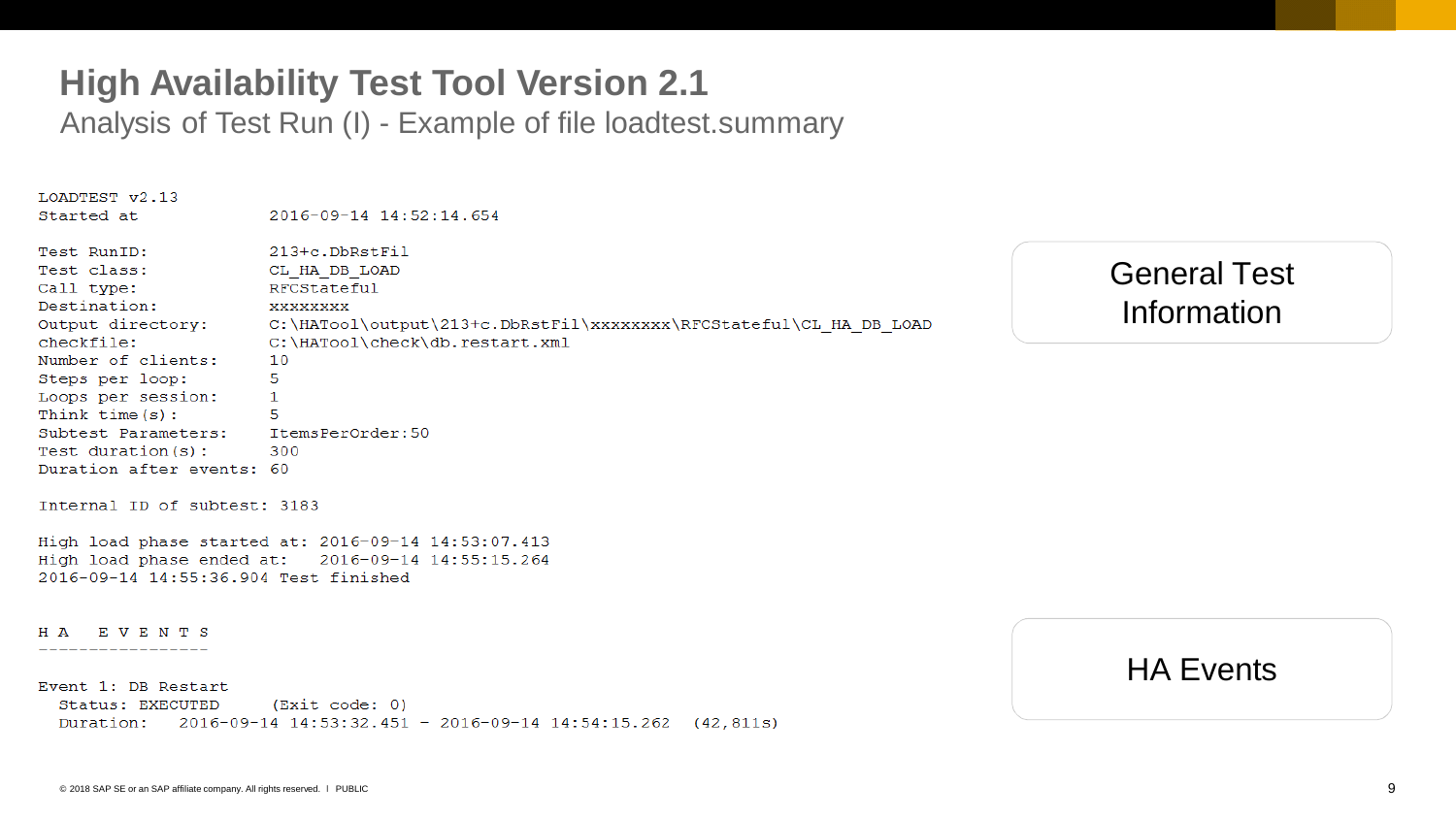## **High Availability Test Tool Version 2.1** Analysis of Test Run (II) - Example of file loadtest.summary

#### AVAILABILITY and RESPONSIVENESS

 $2016-09-14$  14:52:17.500 - 2016-09-14 14:53:40.072 System ok: System disturbed: 2016-09-14 14:53:40.073 - 2016-09-14 14:54:15.910 (35,837s) System ok:  $2016 - 09 - 14$  14:54:15.911 - 2016-09-14 14:55:34.733

The periods of disturbance of the system are caused either by erroneous calls that indicate that the system or parts of the system are not available or by calls that exceed the threshold for long response times suggesting that long wait times inside the system occurred during the calls. For more details, see the following sections: - Disturbance, indicated by erroneous calls

- Disturbance, indicated by long response times

#### DISTURBANCE, indicated by ERRONEOUS CALLS (UNAVAILABILIT

Severe errors in part of the calls: 2016-09-14 14:53:40.073 - 2016-09-14 14:54:00.884 (20.81)

The errors that indicate periods of restricted or no availability are caused by following rea

Component (s) on the server could not be reached. This is indicated by the error code APP NOTAVAIL ERR. For more details, search for APP NOTAVAIL ERR in the client output files

DISTURBANCE, indicated by LONG RESPONSE TIMES 

Threshold for long response times  $= 10$  seconds

Partially long response times: 2016-09-14 14:53:41.035 - 2016-09-14 14:54:15.910 (34,875s)

|                    | Availability and<br>Responsiveness of the<br>system |
|--------------------|-----------------------------------------------------|
|                    | Reasons for<br>disturbance                          |
| Y)<br>1s)<br>sons: | Erroneous calls                                     |
|                    | Calls with long<br>response times                   |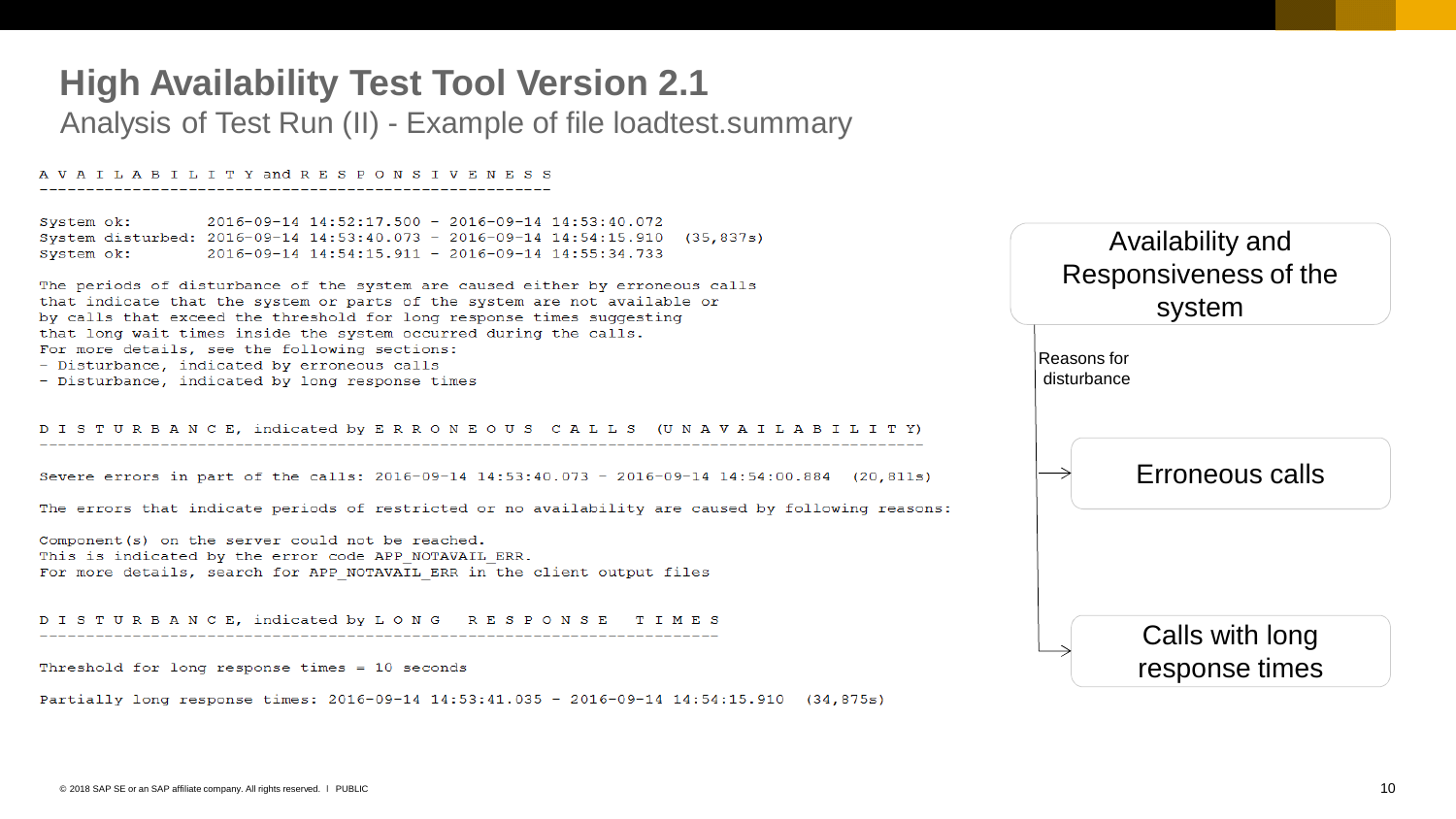Analysis of Test Run (III) - Example of file loadtest.summary

#### **VERIFICATION** \_\_\_\_\_\_\_\_\_\_\_\_\_\_\_\_\_\_\_\_\_

Verification of server data after the test run showed no errors

Verification result of frame test class: CL\_HA\_TESTFRAME\_DB

OK: All DB tables have the correct number of rows with int runid 0.

Verification result of test class: CL\_HA\_DB\_LOAD

DB table size check of int runid 3183 OK. Number of rows in DB table HALOAD DB MAT = 1000 OK. Number of rows in DB table HALOAD DB CUST = 1000 OK. Number of rows in DB table HALOAD DB ORDER = 60 OK. Number of rows in DB table HALOAD DB ORDITM = 1500

Result of checks of int runid 3183 No check errors occurred

Verification summary of test class: CL HA DB LOAD OK: All DB tables have the correct number of rows for checked int runids. OK: No check errors occurred during the test.

ERROR OVERVIEW

Number of erroneous calls: -3

Errors during execution of steps Number of application errors (APP NOTAVAIL ERR): 3

### Verification of server data after the test run

### Verification made during the test run

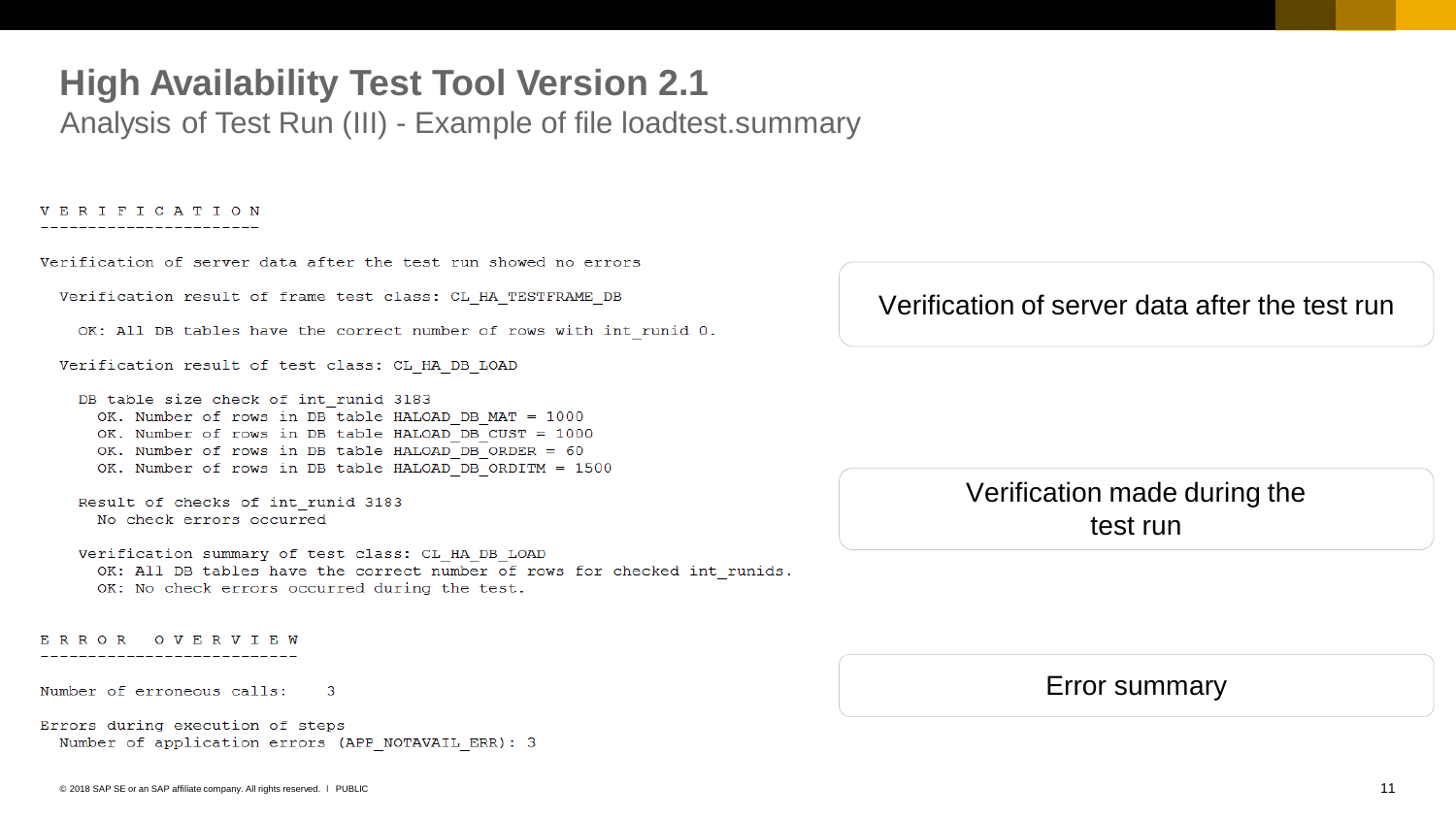## **High Availability Test Tool Version 2.1** Analysis of Test Run (IV) - Example of file loadtest.summary

#### PERFORMANCE and THROUGHPUT

Time range: 2016-09-14 14:53:07.413 - 2016-09-14 14:55:15.264 Number of steps: 184 Number of logins: 40 Steps per second: 1,4 1429,7 Avg. response time in ms: Avg. elapsed time (Server) in ms: 32,9 Avg. response time of login in ms: 23,7 Step 1 Avg. response time in ms: 3575.2 Avg. elapsed time (Server) in ms: 40,9 Step 2 Avg. response time in ms: 1789,4 Avg. elapsed time (Server) in ms: 47,6 Step 3 Avg. response time in ms:  $31,1$ Avg. elapsed time (Server) in ms: 25,6 Step 4  $30, 2$ Avg. response time in ms: Avg. elapsed time (Server) in ms: 24,8 Step 5 Avg. response time in ms: 1295,0 Avg. elapsed time (Server) in ms: 24,4

Tact duration =  $10$  seconds

| Number<br>оf<br>Tact | Start<br>of<br>Tact     | Number<br>of<br>Steps | Steps<br>per<br>Second | Avg.<br>Response<br>Time<br>(ms) | Avg.<br>Server<br>Time<br>(ms) | Avg.<br>Login<br>Time<br>(ms) |
|----------------------|-------------------------|-----------------------|------------------------|----------------------------------|--------------------------------|-------------------------------|
|                      | 2016-09-14 14:53:07.414 | 20                    | 2,0                    | 19,9                             | 15, 2                          | 24,5                          |
| 2                    | 2016-09-14 14:53:17.414 | 20                    | 2,0                    | 33,8                             | 27,6                           | 0, 0                          |
| з                    | 2016-09-14 14:53:27.415 | 20                    | 2,0                    | 27,6                             | 21, 4                          | 26,0                          |
| 4                    | 2016-09-14 14:53:37.417 |                       | 0,4                    | 19,0                             | 13,0                           | 26,5                          |
| 5                    | 2016-09-14 14:53:47.418 |                       | 0, 0                   | 0, 0                             | 0, 0                           | 0, 0                          |
| 6                    | 2016-09-14 14:53:57.420 | 0                     | 0, 0                   | 0, 0                             | 0, 0                           | 0, 0                          |
|                      | 2016-09-14 14:54:07.421 | 10                    | 1,0                    | 25804,1                          | 195,4                          | 20,0                          |
| 8                    | 2016-09-14 14:54:17.422 | 17                    | 1,7                    | 54,1                             | 49,5                           | 0, 0                          |
| $\overline{9}$       | 2016-09-14 14:54:27.423 | 20                    | 2,0                    | 27, 2                            | 21, 9                          | 23,0                          |
| 10                   | 2016-09-14 14:54:37.424 | 20                    | 2,0                    | 23, 4                            | 18,2                           | 22,6                          |
| 11                   | 2016-09-14 14:54:47.425 | 20                    | 2,0                    | 30,7                             | 25, 2                          | 24,0                          |
| 12                   | 2016-09-14 14:54:57.426 | 19                    | 1,9                    | 21,1                             | 16, 4                          | 23,0                          |
|                      |                         |                       |                        |                                  |                                |                               |

### Response times and throughput of complete run

Granular analysis of response times and throughput